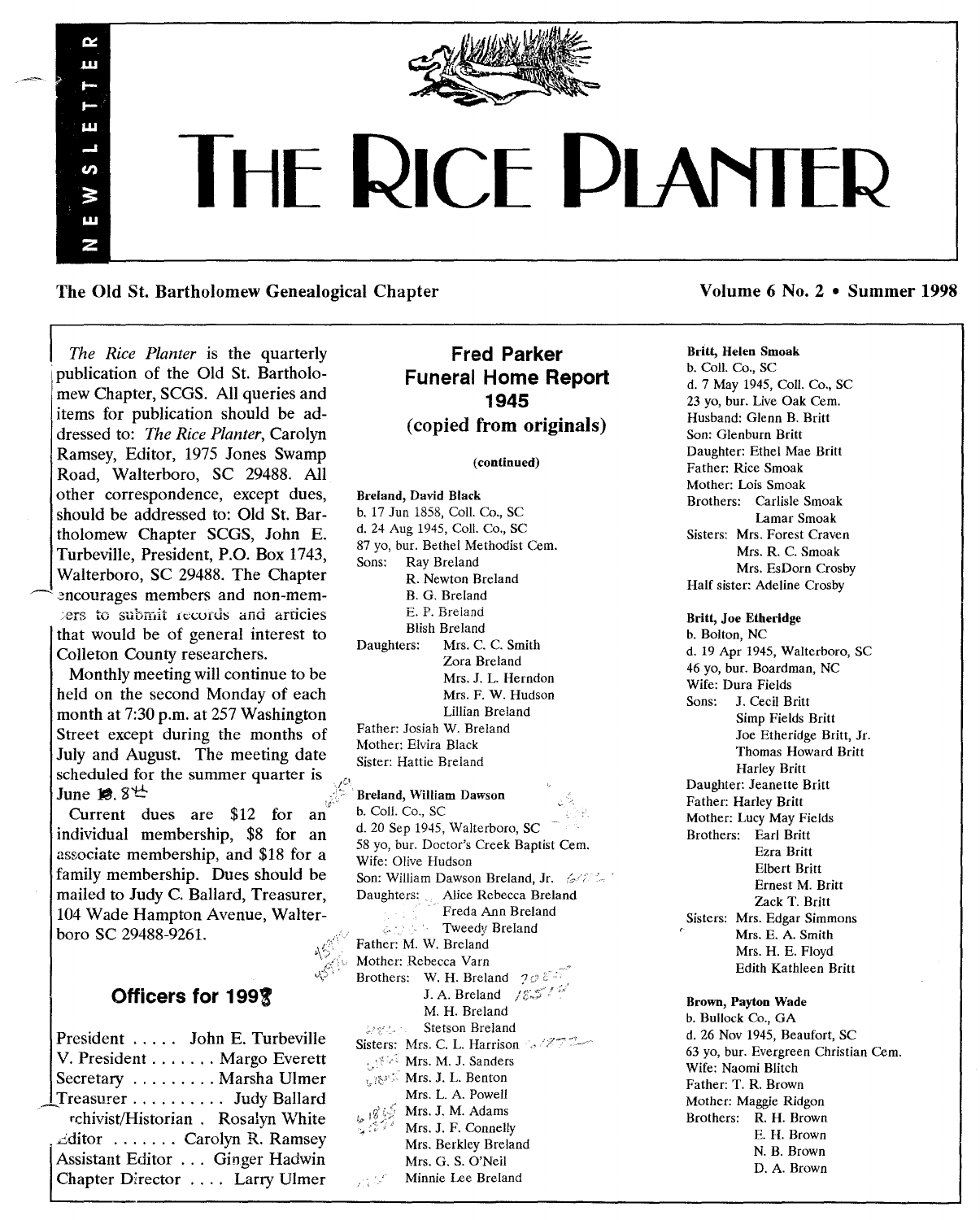#### The Old St. Bartholomew Genealogical Chapter

..,' -- ---- .. ---- ,-- --,.,.,.,', , -. ---- --.-- .. -- .

 $\{x\}^{\mathcal{B}^{(0)}}$ 

Sisters: Mrs. P. T. Brennan Mrs. T. L. Sherrod Stilson Mrs R. E. Hurssey

### Bryan, Ferry Douglas

b. ColI. Co., SC d.8 May 1945, Walterboro, SC 43 yo, bur. Live Oak Cem. Wife: Mary Caroline Robertson Son: Ferry Douglas Bryan, Jr. Father: J. E. Bryan Mother: Sarah Risher Brother: William C. Bryan

#### Bumgarner, Virgil

b. 23 Jan 1945, Ruffin, SC d. 24 Jan 1945, Ruffin, SC 1 do, bur. Shiloh Baptist Cem. Father: Wofford Bumgarner Mother: Susan Smoak

#### Burch, John D.

b. Canajoharie, NY d. 26 Nov 1945, Walterboro, SC 78 yo, bur. New York Wife: Hattie A. Burch Father: Edward Burch Mother: Helen Davis Sister: Mrs. Viola Burkley

## Caldwell, Jeanette Elizabeth Hentz

b. 6 Apr 1875, Newberry Co., SC d. 1 Feb 1945, Coli. Co., SC 69 yo, bur. Carters Ford Baptist Cem. Widow of William Benjamin Caldwell Son: William Benjamin Caldwell, Jr. Father: Tom Hentz Sisters: Mrs. John T. Cromer Mrs. B. H. McGraw Mrs. T. H. Caldwell, Sr.

#### Carter, Lewis Henry

b. 4 Oct 1880, Bamberg Co., SC d. 17 Apr 1945, Walterboro, SC 64 yo, bur. Ridgeland Cem. Wife: Minnie Connelley Sons: James L. Carter J. Randolph Carter Daughters: Mrs. R. H. Clemmer Mrs. W. A. McLeod Mrs. J. J. McKeller Mrs. C. R. A. Redmond Marian Carter Father: John R. Carter Mother: Ida Eaves Brothers: W. W. Carter R. E. Carter Sister: Sophia Taylor

#### Chassereau, Etta Victoria

b. 17 Apr 1945, Walterboro, SC d. 17 Apr 1945, Walterboro, SC 1 do, bur. Ruffin Baptist Cem. Father: Walter C. Chassereau Mother: Myrtle Maxine Thompson

Chassereau, Harry Lee b. 20 Apr 1885, Coli. Co., SC d. 26 Feb 1945, Walterboro, SC 50 yo, bur. Doctor's Creek Baptist Cem. divorced Sons: Chalmers W. Chassereau Johnnie Lee Chassereau Daughter: Mrs. Milton M. George  $d^h$ Father: A. B. Chassereau Mother: Mirtie Copeland ंदर Brothers: James H. Chassereau Riddick Chassereau B. Gary Chassereau Sister: Mrs. B. L. Linder  $310^{97}$ 

#### Colson, Eda May Crosby

b. 7 Jan 1912, Coli. Co., SC d. 15 Dec 1945, Charleston, SC 33 yo, bur. Bedons Baptist Cem. Husband: T. C. Colson Sons: Harry Colson Joseph Colson Daughter: Elizabeth Colson Father: Eddie Crosby Mother: Hattie Isabel Savage Brothers: Richard Crosby Russell Crosby Blease Crosby Hillie Crosby Earl Crosby Guy Crosby Sisters: Hattie Mae Crosby Mrs. Dewey Dewitt

#### Colson, John Marion

b. ColI. Co., SC d. 26 Nov 1945, Round 0, SC 76 yo, bur. Bedons Baptist Cem. Wife: Elizabeth Wasson Sons: Johnnie Colson Byrd Colson Colonel Colson Ansel Colson Lonnie Colson Daughters: Mrs. C. W. Craven Mrs. R. M. Price Mrs. P. B. Craven Mrs. D. M. Collins Father: Jim Colson Mother: Frances Driggers Brother: Frank T. Colson Sisters: Mrs. C. E. Francis Mrs. Elijah Craven Mrs. Richard Bazzle

#### Connelly, John James

b. 14 Dec 1858, Barnwell Co., SC d. 12 Mar 1945, Call. Co., SC

#### Volume 6 No. 2 . Summer 1998

86 yo, bur. Tabor Methodist Cem.

...... , , ---- ..,., ..

Widower of Susan Clark Jones Connelly Sons: H. W. Connelly Walter Connelly Charlie Connelly Bill Connelly Daughters: Mrs. R. M. Crosby Mrs. Lizzie Crosby Mrs. Effie Jones Mrs. E. Palmer Hudson Mrs. R. H. Crosby Father: William Connelly Connelly, William Patterson b. 19 Oct 1895, Coli. Co., SC d. 13 Mar 1945, Walterboro, SC 49 yo, bur. Cross Swamp Methodist Cem. Wife: Annie Polk Sons: Randolph Connelly Riddick Connelly Step sons: Austin Oquinn Perry Oquinn Father: Willie Connelly Mother: Angie Rentz Brothers: Archie Connelly Laurie Connelly Jake Connelly Leo Connelly Clyde Connelly Ruby Connelly Sisters: Mrs. Jade Godly  $\frac{1}{2}$  Mrs. Duncan Hiers Mrs. Earl Brant Half sisters: Mrs. Siah Padgett Mrs. Viola Sineath  $\sim$ , 27

Cook, Robert

b. 1 Jan 1945, Coli. Co., SC d. 13 May 1945, Charleston, SC 4 mo, bur. Carters Ford Baptist Cem. Father: John Cook Mother: Jane Cook

#### Copeland, Ruth Strickland

b. Call. Co., SC d. 3 Mar 1945, Walterboro, SC 37 yo, bur. Carters Ford Baptist Cem. Husband: Carl Copeland Son: Carl Wayne Copeland Father: Jasper M. Strickland Mother: Josephine Kinsey Brother: Leon Strickland *i*<sup>2</sup><sup>2</sup>,<sup>2</sup>,<sup>3</sup>*i*. Sister: Mrs. Wendell S. Padget

#### Craige, Archibald Williams

b. Maury Co., TN d. 15 Dec 1945, Call. Co., SC 67 yo, bur. Welch, WV Wife: Clara Holbrook Sons: Archie W. Craige, Jr. Russell Hill Craige Daughter: Mrs. W. G. McBride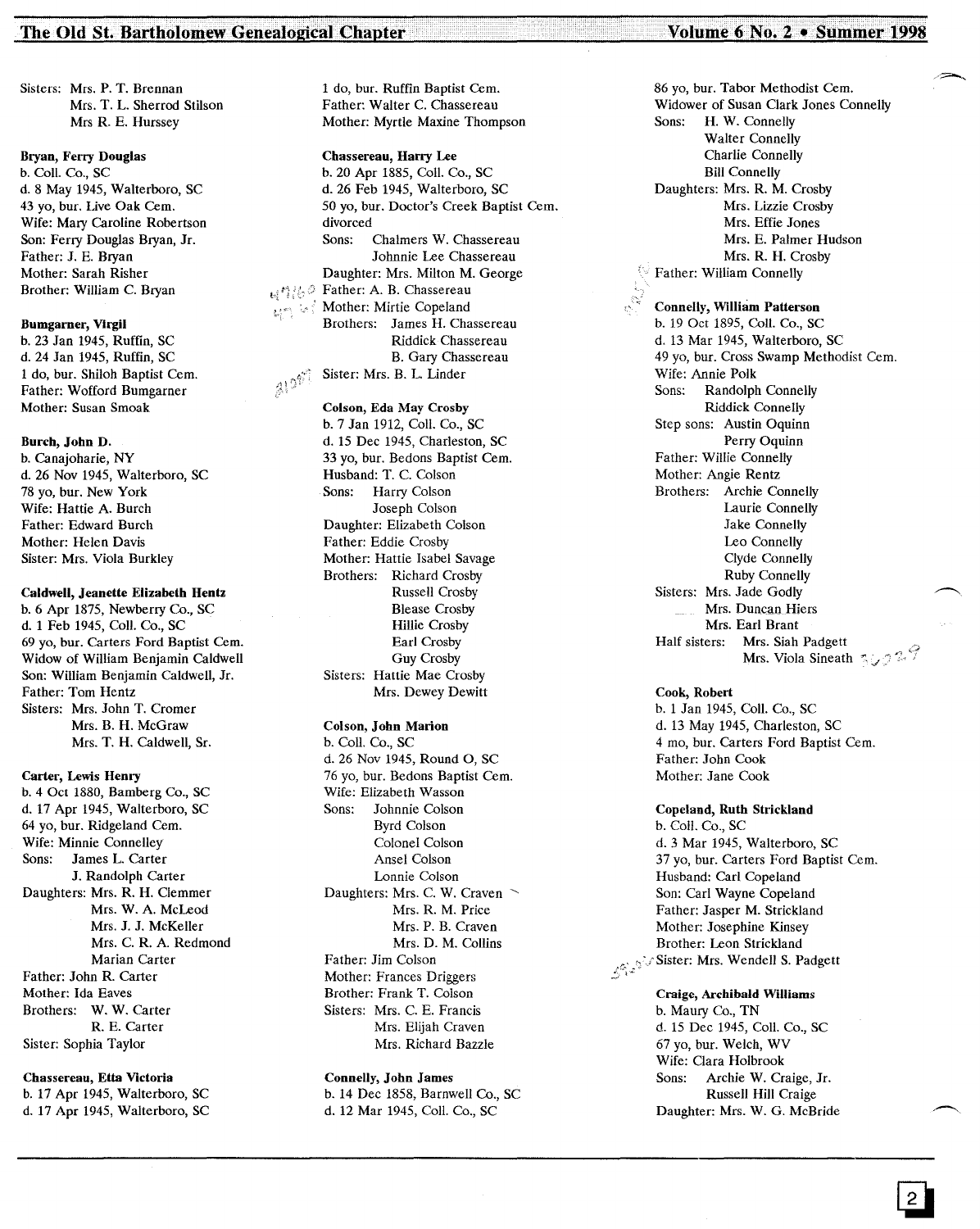## The Old St. Bartholomew Genealogical Chapter Volume 6 No. 2 . Summer 1998

Father: Frank Burton Craige Mother: Fannie Williams Brother: Frank B. Craige Sisters: Mrs. Horace Armstrong Mrs. Pride Tomlinson

#### Craven, Alvin

b. 22 Mar 1870, Coli. Co., SC d. 5 Aug 1945, Walterboro, SC 75 yo, bur. Bedons Baptist Cern. Wife: Frances Hiott Sons: Jeff Craven Heber W. Craven Daughters: Mrs. Theodore Knight Mrs. Andrew Bazzle Mrs. Kirk Bailey Mrs. Pearce Herndon Mrs. Merrill Haley Mrs. Charlie Brownlee Father: Richard Craven Brothers: Thad T. Craven George Craven Half brothers: David Craven Lonnie Craven Johnnie Craven

Craven, Corporal Charles A. b. CoIl. Co., SC d. 19 Apr. 1945, Northern Italy 31 yo, bur. Bedons Baptist Cern. Father: Jarvis B. Craven ~. Mother: Laura I. Keegan Brother: J. J. Craven Sisters: Mrs. Heber Craven Doris Craven

Craven, Minnie Colson b. Coli. Co., SC d. 16 Dec 1945, Walterboro, SC 50 yo, bur. Bedons Baptist Cern. Husband: C. W. Craven Sons: Riddick Craven B. G. Craven Daughter: Mrs. Shellie Eubanks Father: John Colson Mother: Elizabeth Wasson Brothers: Lonnie Colson Ansel Colson Colonel Colson Johnny Colson Boyd Colson Sisters: Mrs. D. M. Collins Mrs. P. B. Craven Mrs. R. M. Price

Crosby, Charles William b. 26 Jan 1868, Coli. Co., SC d. 24 Dec 1945, Coli. Co., SC 77 yo, bur. Tabernacle Cem. Wife: Victoria Robertson Sons: Roy O. Crosby Earl W. Crosby

 $\gamma$ Charles William Crosby, Jr. Daughters: Mrs. Joe K. DuBois 30 Mrs. Arnold O. Miles Father: Dan Crosby Mother: Sarah All Sisters: Mrs. Isabelle Beckett Mrs. Ella Blanton

#### Crosby, Charlie Allen

b. 9 Dec 1882, Coli. Co., SC d. 19 Sep 1945, ColI. Co., SC 62 yo, bur. Bedons Baptist Cern. Wife: Winnie Martin Sons: A. L. Crosby J. B. Crosby Father: Laurence Crosby Mother: Mary O'Quinn Brothers: Jasper E. Crosby  $\vee^{\Diamond}$ W. M. Crosby L. E. Crosby C. T. Crosby R. E. Crosby Half sister: Mrs. Lucy Crosby

Crosby, Daniel Moses, Sr. b. 1 Jan 1868, ColI. Co., SC d. 23 Aug 1945, Coil. Co., SC 77 yo, bur. Smoaks Baptist Cem. Widower of Hibernia Smith Crosby and Mary Belle McFarland Crosby<br>Sons: Daniel Moses Crosby, Jr. Daniel Moses Crosby, Jr. Howell L. Crosby D. Smith Crosby Ruffin E. Crosby Jervey J. Crosby Fairey K. Crosby Fletcher D. Crosby LeGrand Crosby Daughter: Grace Crosby ? Father: Moses Crosby Mother: Miss George

#### Crosby, Isabel Seigler b. 5 Jun 1872, ColI. Co., SC d. 10 Jan 1945, Walterboro, SC 72 yo, bur. Bedons Baptist Cem. Widow of Harmon V. Crosby<br>Sons: Winfred Crosby Winfred Crosby Lindsey Crosby Virgil Crosby Daughter: Mrs. S. M. Crosby Father: Earl Seigler Mother: Miss Bears Sisters: Mrs. Phillip Hill Mrs. Gus Francis

 $\eta^\mu$  ,

Diedrick, J. A. b. Germany d. 8 Oct 1945, Walterboro, SC 83 yo, bur. Live Oak Cem. Single

Doyle, John Floyd b. Kentucky d. 14 Oct 1945, Walterboro, SC 56 yo, bur. Live Oak Cern. Wife: Ida Richardson Step son: Charles Spriggs 1 brother

Drawdy, Cam D. b. Coli. Co., SC d. 18 Nov 1945, Walterboro, SC 68 yo, bur. Evergreen Christian Cern. Wife: Ella Sullivan Sons: Clarence T. Drawdy Lonnie C. Drawdy Daughters: Mrs. Avery Jones Mrs. Rosalie Haselden Father: John Drawdy Mother: Eliza Hiott Half brothers: Will Ryan Leroy Ryan Sister: Mrs. Lou Herndon

Drawdy, Wade Hampton b. 23 Sep 1880, ColI. Co., SC d. 25 Mar 1945, Walterboro, SC 64 yo, bur. Pleasant Grove Baptist Cem. <Wife: Lucy Linder Sons: Curtis P. Drawd  $j_i$ C" $i$ <sup>i, com</sup> Lauurie E. Drawd Daughters: Mrs. P. S. Langdale Mrs. Harry Craven  $A \circ \tilde{A}$ ,Father: W. H. Drawdy Mother: Mary Kinard Brothers: Amos Drawdy C. C. Drawdy L. G. Drawdy N. E. Drawdy Sisters: Mrs. Carrie Fender Mrs. W. N. Strickland  $t = \frac{M}{2}$  $M_{\rm V}(\nu \sim \text{m/s.}$  Lizzie Wilson

Garvin, Charles Franklin b. 26 Nov 1874, ColI. Co., SC d. 7 Jun 1945, ColI. Co., SC 70 yo, bur. Smoaks Cem. Widower of Rebecca Rosa Sullivan Wife: Elizabeth Reed Sons: Joe H. Garvin Charles Franklin Garvin, Jr. Marian Eugene Garvin Woodrow Garvin J. Robert Garvin Nelson Garvin Daughters: Mrs. James M. Seabrook Mrs. R. M. Savage Mrs. Jim L. Sires Mrs. Jake Rentz Susie Garvin Eugenia Garvin Father: Richard Garvin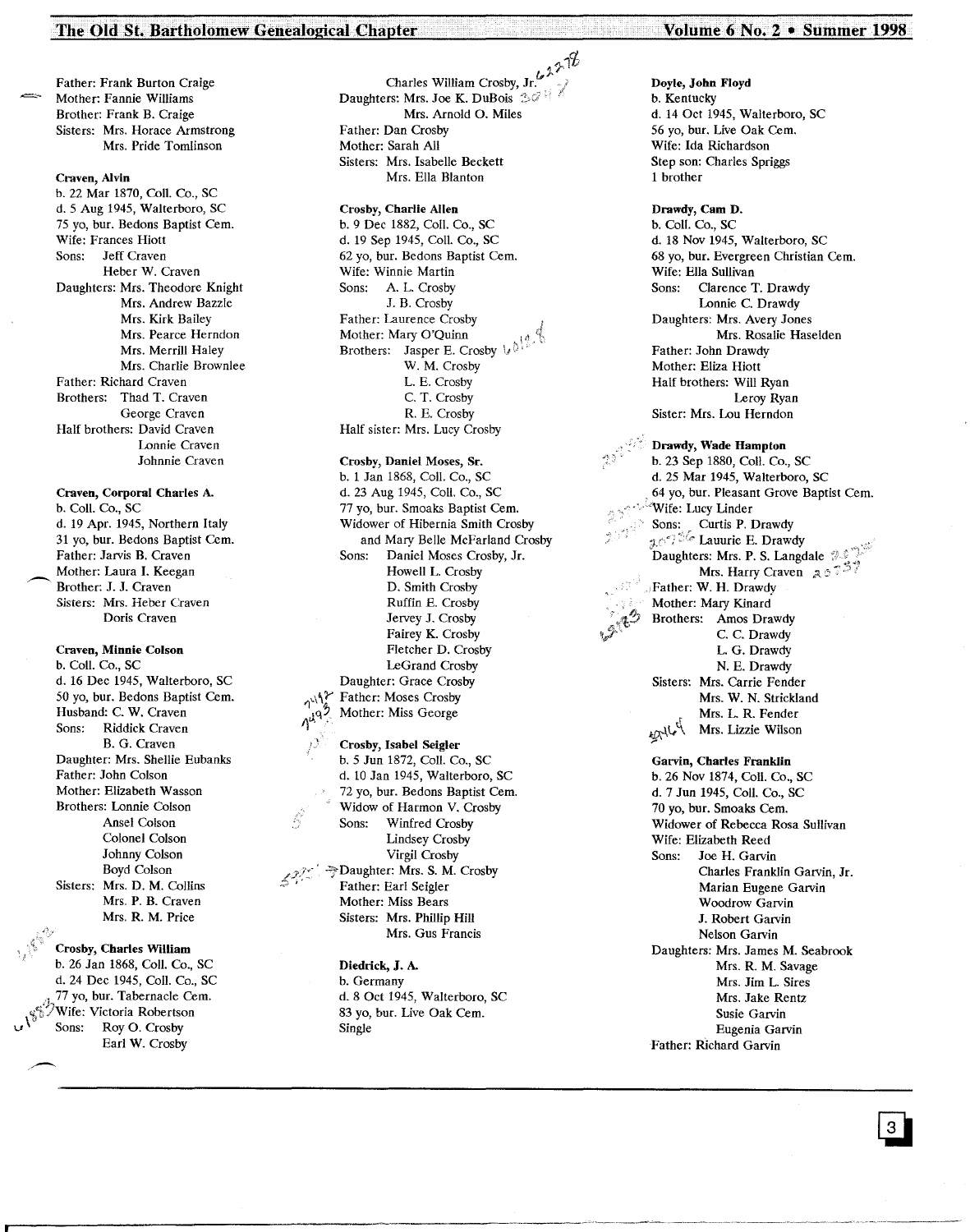## The Old St. Bartholomew Genealogical Chapter No. 2 . Summer 1998

Mother: Rebecca Wood Sisters: Mrs. W. R. Reynolds Mrs. W. E. Reynolds Mrs. Jesse Johnson

Garvin, William Walter b. Sep 1880, ColI. Co., SC d. 21 Mar 1945, Coli. Co., SC 65 yo, bur. Shiloh Baptist Cern. Wife: May Dempsey Father: Josh Garvin Mother: Catherine Simmons Half brothers: Fritz Garvin Horace Garvin Perry Garvin Josh Garvin Lawton Garvin Sister: Mrs. W. A. Gilmore Half sisters: Mrs. Nora Bowick Mrs. Ameal Romalach

Givens, Marlon L. b. 21 Feb 1914, Coli. Co., SC d. 10 Jun 1944, Normandy, France 29 yo, bur. Bethel Methodist Cern. Single Father: Lee O. Givens Mother: Florence Crosby Brothers: Merrill Givens Marshall Givens Sisters: Mrs. Claude Trippe Mrs. Royden Hudson Mrs. J. A. Trippe Glover, Annie Herndon  $\ket{\cdot}^{\zeta^{\prime}}$ b. 19 Mar 1886, Coli. Co., SC d. 30 Jan 1945, Coli. Co., SC 58 yo, bur. Live Oak Cem. Husband: L. N. Glover  $36/8$ Sons: Lucius N. Glover, Jr. 36 Fletcher Glover<br>Daughtersi Mrs. John Mims I Mrs. J. W. Fender Mrs. Haskell Avant  $36/20$ Mrs. Paul Castillo  $36/7$ Mrs. Patrick Morrow;  $36.2.72$ Mrs. Cecil Hamilton 36194 Father: Joe Herndon . 35,35% Mother: Miss Sineath 34525 Brothers: Lee Herndon 807 Frank Herndon 3329 Sisters: Mrs. Dovie Buchanan 352

n Calaman

Mrs. Pearl Hickman 3924

Godley, Caleb Benjamin b. 26 Aug 1884, Coli. Co., SC d. 6 May 1945, Coli. Co., SC 60 yo, bur. Adnah Cern. Wife: Viola Crosby Son: Charles E. Godley<br>Daughters: Richadene Godley Daughters. Richadene Godley<br>Mrs. Harry Carter  $\mu$ <sub>1</sub> $q\mu$ <sup>14</sup> Goolley Father: P. C. Godley, Sr. 13 Mother: Susan Alice Rentz  $\lambda$  3<sup>y</sup> Brother: P. C. Godley Sisters: Mrs. George Ulmer  $\sqrt[n]{\frac{3}{2}}$ Mrs. Dozier Crosby Mrs. Clay Rice Mrs. J. I. Sineath  $3222$ 

Gooding, Annie Causey b. Hampton Co., SC d. 18 Jan 1945, Greenville, SC 65 yo, bur. Crocketville Cern., Hampton Co. Widow of P. H. Gooding, Sr. Son: P. H. Gooding, Jr. Daughters: Annie Lee Gooding Mrs. D. F. Sowell Father: W. J, Causey Mother: Mary Brunson Brother: L. F. Causey Sister: Mrs. W. B. Causey

Goodwin, Phillip M.  $\leq$ 958 b. 18 Sep 1876, Bamberg Co., SC d. 1 Sep 1945, Coli. Co., SC 68 yo, bur. Little Swamp Methodist Cem. Wife: Julia Miley<br>Sons: C. Heywa C. Heyward Goodwin James Gordon Goodwin **1922 Soseph R. Goodwin**<br>Barney Primer Goodwin Phillip M. Goodwin, Jr. Daughters: Mrs. William O. Goodwin Mrs. C. Lionel Carter  $\zeta$ 9589 Mrs. L. W. Copeland Julia Goodwin Mrs. Marion H. Hiers Father: James G. Goodwin Mother: Ellen Boatwright Brother: Thomas R. Goodwin Half brothers: Edward Loyless Goodwin Lucius B. Goodwin Gary Leon Goodwin Half sisters: Mrs. J. William Lee Mrs. Wayne Hastings Mrs. John B. Neal Mrs. Joe E. Swindell Mrs. Mack K. Drummond Mrs. Carl O. Goodwin Sennie Goodwin

Hacker, Louis Cohen b. Charleston, SC d. 20 Aug 1945, Coil. Co., SC 66 yo, bur. Rehoboth Methodist Cern. Wife: Hattie Ackerman Son: Arthur R. Hacker Daughter: Mrs. B. F. Ackerman Father: Thomas Hacker Mother: Eliza Sires Sister: Mrs. D. L. Robinson

................-,-<---------~------~\_. \_\_ .\_-----------------------

Hall, John Julius

b. 25 Jun 1870, London, England d. 29 Dec 1945, Walterboro, SC 75 yo, bur. Live Oak Cern. Wife: Carolina Margaret Osterman<br>Sons: Charles T. Hall Charles T. Hall Gilbert M. Hall Daughters: Mrs. Russell Tudhope Mrs. D. C. Webster

#### Hallex, Eugene

b. Charleston Co., SC d. 17 Jun 1945, Charleston Co., SC 46 vo, bur. Bedons Baptist Cem. Wife: Jessie Smith Sons: Rasmus Hallex Cecil Hallex Joseph Hallex Daughters: Eugenie Hallex Rumel Hallex Father: George Hallex Mother: Ida Harrison Brother: J. W. Hallex

Hart, Mary Elizabeth

d. 11 Nov 1945, Thomaston, GA 2 yo, bur. Cottageville Cem. Father: Cecil E. Hart Mother: Miss Ackerman Sister: Eleanor Cecile Hart

Hickman, Carl Glenn b. 11 Nov 1940, Coli. Co., SC d. 22 Aug 1945, Walterboro, SC 4 yo, bur. Live Oak Cem. Father: Horace Hickman Mother: Sheba Hiott Brothers: Howard Hickman Reginald Hickman Sister: Shirley Jean Hickman

Hiers, Daisy Jones  $\mathbb{R} \setminus \mathbb{R}^n$ b. 11 Feb 1880, Coli. Co., SC d. 26 Jun 1945, Coli. Co., SC 65 yo, bur. Evergreen Christian Cern.  $\mathbb{Q}$  Widow of G. H. Hiers Sons: Soloman Hiers  $\mathcal{G}$  Jervey Hiers George Hiers Daughters: Mrs. Eugene Manship Mrs. Roy Webster Leona Hiers Father: Tom Jones Mother: Mary Crosby Brothers: Walter Jones Willie Jones Sister: Mrs. Georgia Strickland

> Hill, Frank Monroe b. 11 Feb 1855, Coli. Co., SC d.5 Nov 1945, Walterboro, SC 90 vo. bur. Gruber Cem. Widower of Ellen Heaton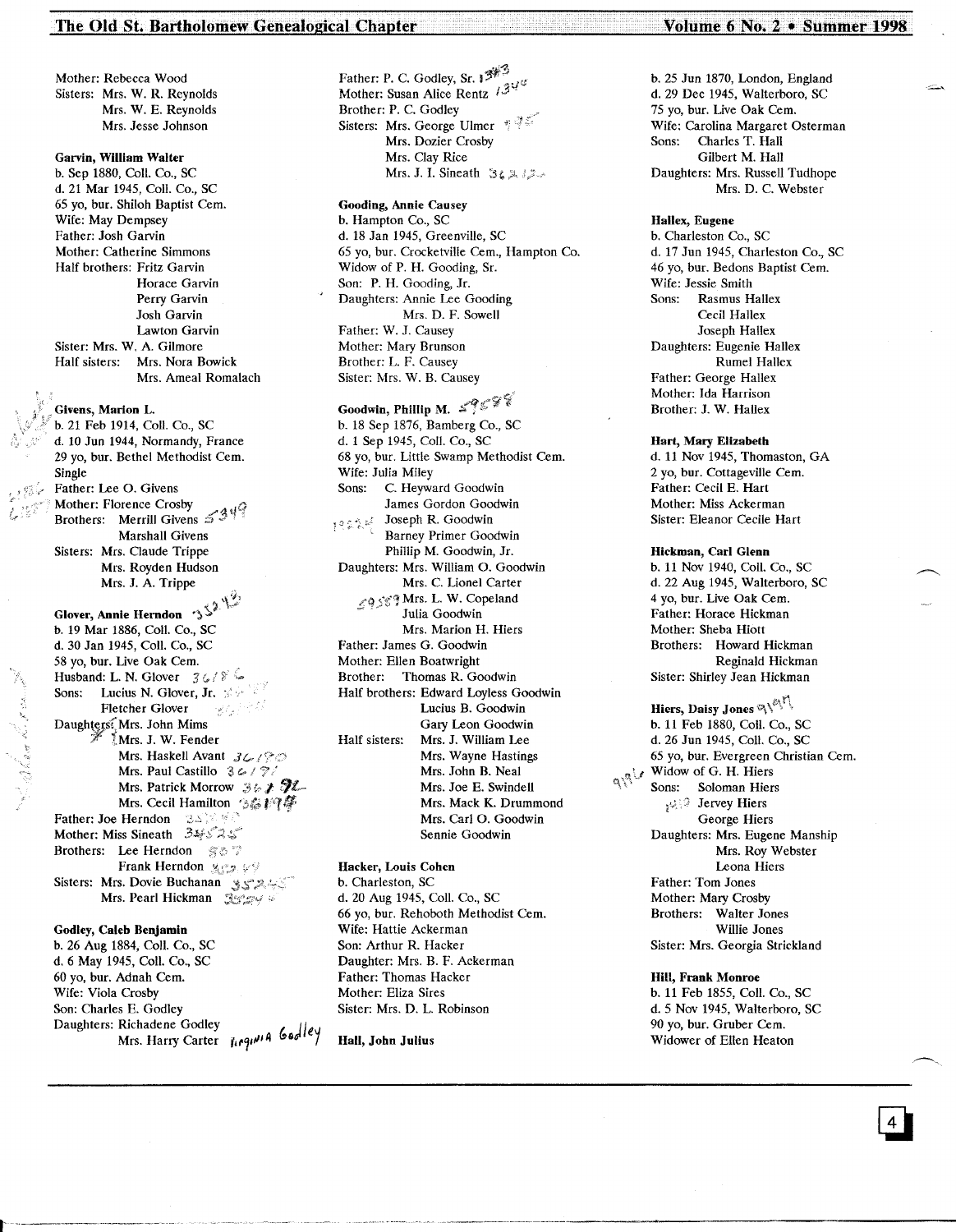## The Old St. Bartholomew Genealogical Chapter No. 2 . Volume 6 No. 2 . Summer 1998

Sons: David C. Hill John H. Hill Thomas F. Hill Jimmie S. Hill Daughter: Bertha Hill Father: David C. Hill Mother: Ann C. Bridge

#### Hiott, Baby Girl

b.8 Mar 1945, Walterboro, SC d. 8 Mar 1945, Walterboro, SC 1 do, bur. Zion Baptist Cern. Father: L. J. Hiott, Jr. Mother: Jenell Smith

#### Hoff, Elizabeth Spell

b. 5 Jan 1873, ColI. Co., SC d. 5 Dec 1945, Coli. Co., SC 72 yo, bur. Williams Cern. Husband: D. B. Hoff Father: Henry Spell Mother: Elizabeth Hoff Brothers: S. B. Spell W. R. Spell E. D. Spell A. C. Spell T. A. Spell Sisters: Mrs. J. S. Jacques Mrs. Lula Copeland

#### Hudson, Richard Cleveland

b. 28 Aug 1883, Coll. Co., SC !. 16 Oct 1945, Walterboro, SC 63 yo, bur. Pine Grove Baptist Cem. Single Father: D. B. Hudson Mother: Margaret White Brother: J. B. Hudson Sisters: Mrs. W. B. Nettles Mrs. G. C. Benton

#### Johns, Joseph

b. 15 Jan 1940, Walterboro, SC d. 28 Oct 1945, Walterboro, SC 5 yo, bur. Evergreen Christian Cern. Father: Herman Johns Mother: Annie Lane Sisters: Vernal Johns Cenie Alice Johns

#### Johnson, Tillman P.

b. 8 Mar 1868, ColI. Co., SC d. 27 Jan 1945, Jacksonboro, SC 77 yo, bur. Bethel/White Cem. Wife: Cornelia Cone Sons: Hartmann Johnson Fred Johnson Joe Johnson Daughters: Mrs. Alma Poole Mrs. Florrie Theile Mrs. J. H. Heaton Father: Tillman P. Johnson, Sr.

Mother: Jane Padgett Brother: Frank Johnson Sisters: Mrs. Jane Mott Mrs. Mary Liffen

#### Johnston, Alma McCoy

b. 7 Nov 1883, Orangeburg Co., SC d. 28 Nov 1945, Summerville, SC 62 yo, bur. St. George Methodist Cem. Widow of Dr. John Blassingame Johnston Sons: A. McCoy Johnston John B. Johnston Dr. A. R. Johnston H. C. Johnston Daughters: Mrs. James Sharpe Mrs. James O. Merritt, Jr. Father: A. E. McCoy Mother: Olivia Wiggins Brother: S. J. McCoy

#### Jones, Isaac Gregory

b. 22 Aug 1872, Coli. Co., SC d. 6 Feb 1945, Coli. Co., SC 73 yo, bur. Black Creek Baptist Cem. Widower of Aletha Blocker Sons: Bryson Jones Willis Jones Daughters: Mrs. Lloyd M. Robertson Mrs. Ruby Crosby Mrs. Thelma O'Day Mrs. Florence Smith Father: Charles Wesley Jones Mother: Elizabeth Humbert Brother: Andrew Green Jones

# $\mathbb{R}^{\otimes \mathbb{R}^d}$  Kinard, Rebecca Smyly

b. 20 Apr 1879, ColI. Co., SC d. 6 Oct 1945, ColI. Co., SC 66 yo, bur. Smyly Cern. Widow of H. A. Kinard Son: J. A. Kinard Father: J. H. Smyly 2009 Mother: Eugenia Tyler  $1495$ Brother: C. E. Smyly

#### Kinsey, William Dowling

b. 20 Jul 1875, Coli. Co., SC d. 15 Jan 1945, ColI. Co., SC 69 yo, bur. Little Swamp Cern. Wife: Rachel Garris Redish Adopted son: William Boyd Kinsey Father: William B. Kinsey Mother: Caroline Smith Sisters: Mrs. A. L. Miley Mrs. E. W. Strickland Mrs. J. H. Garris

## Langdale, Ivey Quillie

b. 23 Oct 1880, Coli. Co., SC d. 20 Aug 1945, Walterboro, SC 64 yo, bur. Live Oak Cem. Widower of Emma Lurie Bailey

Son: Herbert Langdale Daughter: Mrs. O. Harvey Fralick Father: Charles Lawrence Langdale Brother: J. Dowling Langdale Half brothers: Cleveland Langdale Clint C. Langdale Heyward W. Langdale Arthur R. Langdale T. Willie Langdale Sister: Mrs. J. Sam Bailey Half sisters: Mrs. A. R. Smith Cleo Langdale

#### Lovelace, Ferlbee Craven

b. 30 Jun 1869, ColI. Co., SC d. 15 Feb 1945, ColI. Co., SC 75 yo, bur. Bedons Baptist Cern. Widow of Charles Leroy Lovelace Daughters: Mrs. John Carter Mrs. Ben Carter Mrs. DeTreville Carter Father: Morgan Craven Mother: Rebecca Williams Brother: Samuel Craven Sister: Mrs. Sallie Craven

#### Lucas, Albert Jonathan

b. ColI. Co., SC d. 21 Feb 1945, Jacksonville, FL 72 yo, bur. Live Oak Cern. Wife: Molly Padgett Daughters: Mrs. J. H. Murphy Mrs. M. A. Moye Father: Albert J. Lucas Mother: Elizabeth Louisa Fishburne Brother: P. J. Lucas Sister: Mrs. Eddie A. Terry

#### Marvin, Baby Girl

b. 16 Apr 1945, Walterboro, SC d. 16 Apr 1945, Walterboro, SC 1 do, bur. Live Oak Cem. Father: John M. Marvin Mother: Beulah Chestnut

#### Maxey, Joseph Graham

b. 28 Mar 1911, Smoaks, SC d. 13 Sep 1945, Camp Butner,NC 34 yo, bur. Smoaks Baptist Cem. Single Father: J. L. Maxey Mother: Dora Ruth Wilson Brothers: E. W. Maxey J. H. Maxey P. J. Maxey J. L. Maxey Woodrow W. Maxey Thomas C. Maxey Herman L. Maxey Sisters: Mrs. M. E. Bunton Mrs. H. S. Carter Mrs. W. H. Jones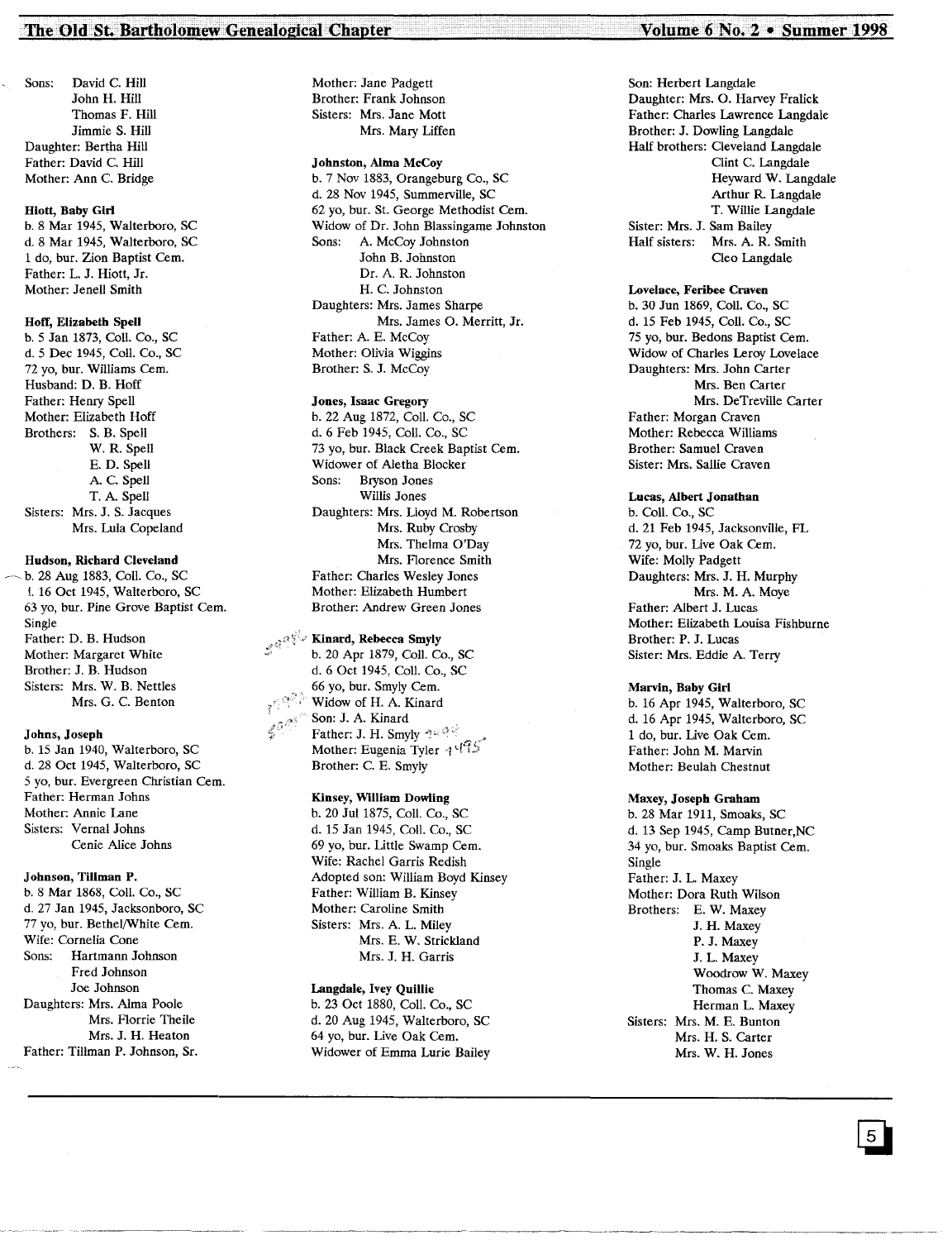#### McMillan, Richard Bennie b. 29 Jul 1875, Coli. Co., SC d. 2 Jun 1945, Jacksonboro, SC 69 yo, bur. Carters Ford Baptist Cern. Widower of Belle Buchanan Sons: J. L. McMillan E. C. McMillan Archie McMillan Lonnie J. McMillan Benjamin McMillan Daughters: Mrs. W. S. McMillan Mrs. Charles Fender Mrs. Baynard Bennett Father: Stephen McMillan Mother: Laura Caldwell Brother: J. S. McMillan Sisters: Mrs. A. A. Griffin Mrs. L. P. Griffin Mrs. Frank Padgett

Meredith, William D., Jr. b. 2 Aug 1916, Brunswick, GA d. 15 Mar 1945, ColI. Co., SC 28 yo Wife: Robertsine Alceste Meredith Father: William D. Meredith, Sr. Mother: Alma L. Kendrick

#### Metts, Lizzie E. Ackerman

b. 6 Jul 1869, ColI. Co., SC d. 12 Mar 1945, CoiL Co., SC 75 yo, bur. Jordan Cern. Widow of A. David Metts Sons: Sammie D. Metts H. Palmer Metts Daughter: Mrs. S. J. Hoff Father: L. D. Ackerman Mother: Miss Laricy Brother: J. V. Ackerman

#### Muckenfuss, Marion Jeanette

b. 4 Oct 1945, Walterboro, SC d. 16 Oct 1945, Walterboro, SC 12 do, bur. Jordan Cem. Father: M. L. Muckenfuss Mother: Emily Rhode Sisters: Doris Muckenfuss Sarah Muckenfuss

#### Nettles, Chesley Etta

b. Coli. Co., SC d. 14 Nov 1945, Coli. Co., SC 54 yo, bur. Shiloh Baptist Cem. Single Daughter: Mrs. Riddick Nettles Father: Chestley Nettles Mother: Macary Smoak Brother: Charlie Nettles Sisters: Mrs. L. L. Herndon Mrs. D. H. Nettles

Nettles, Chesley Mark b. 13 Jul 1895, Coli. Co., SC d. 28 May 1945, ColI. Co., SC 50 yo, bur. Shiloh Baptist Cern. Wife: Floree Blocker Sons: Herbert Nettles Fairey Nettles Farrow Nettles Henry Kirkland Nettles Mackey Nettles Charles David Nettles Daughter: Mrs. Junior Ponds Father: Mans Nettles Mother: Martha Nettles Brothers: William Nettles Henry Nettles Walter Nettles Harvey Nettles Sam Nettles Aaron Nettles Sisters: Mrs. Van Pye Mrs. Walter Breland Mrs. Jake Smoak

#### O'Quinn, Elizabeth (Betty) Yam

b. 22 Apr 1871, Coli. Co., SC d. 26 Dec 1945, Walterboro, SC 74 yo, bur. Live Oak Cem. Widow of William Jonas O'Quinn Sons: John G. O'Quinn Willie O'Quinn Cleveland Cline O'Quinn Brant O'Quinn Horace O'Quinn  $\lim_{\Delta y\to 0} \int_{\Delta z}$  Mendel O'Quinn 34792. Daughter: Mrs. Clarence Levy Carter Father: Gabel O'Quinn Mother: Mary E. Sellers Brothers: Berry Yarn John Yarn Sister: Mrs. B. W. Bowers

#### O'Quinn, Jonathan Trowell

b. 19 Jun 1878, Coli. Co., SC d. 22 Feb 1945, Walterboro, SC 66 yo, bur. Live Oak Cern. Wife: Sarah Lizzie Kinard Sons: Winfred O'Quinn Ethel O'Quinn Hal O'Ouinn Elmer O'Quinn Daughter: Mrs. Ellison Saunders Father: Jacob O'Quinn Mother: Margaret Brant Brothers: W. E. O'Quinn B. F. O'Quinn Sisters: Mrs. Eli W. Smith Mrs. Ida Drawdy

Padgett, Isham M. b. Coli. Co., SC d. 14 Dec 1945, ColI. Co., SC

63 yo, bur. Live Oak Cem. Wife: Jessie Wolfe Sons: 1. LeRoy Padgett G. Keller Padgett Daughters: Mrs. L. D. Donald Mrs. P. J. Henneberry Mrs. A. J. Destefano Mrs. P. M. Bishop Mrs. W. J. Hoff Mrs. D. P. O'Connell Father: Daniel Padgett Mother: Vicey Goodwin Half brother: Heber R. Padgett Sister: Mrs. J. T. Garris

#### Patterson, Mary Bailey

b. 31 Mar 1871, Charleston Co., SC d. 28 Apr 1945, Walterboro, SC 74 yo, bur Live Oak Cem. Widow of Butler Morrague and Angus A. Patterson Father: Constantine Bailey Mother: Julia Roper Sister: Anita Bailey

#### Pearson, Dorothy Shea

b. Brooklyn, NY d. 28 Jun 1945, Walterboro, SC 32 yo, bur. Mineola, Long Island, NY Husband: James C. Pearson Son: James C. Pearson, Jr. Father: Joseph A. Shea Mother: Elizabeth C. Stahl Sister: Mrs. Hugh Conly

#### Pellum, Thomas Jacob

b. Coli. Co., SC d. 29 Jul 1945, Coli. Co., SC 65 yo, bur. Live Oak Cern. Wife: Josie Wright Daughters: Mrs. J. F. O'Quinn Mrs. Willie Polk Mrs. S. G. Landon Mrs. A. L. O'Quinn Mrs. R. D. O'Quinn Thomasine Pellum Father: Jacob Pellum Mother: Mary Polk  $\mathbb{R}$  and  $\mathbb{R}$ . Brothers: George Pellum  $\P^{(n)}$ Ben Pellum Sisters: Mrs. L. Kirkland Yarn Mrs. D. Curtis O'Quinn Miss Sula Pellum

#### Perry, Elizabeth Atkinson Durham

b. 4 Oct 1881, Fayetville, NC d. 22 Oct 1945, Walterboro, SC 64 yo, bur. Green Pond Methodist Cern. Husband: E. V. Perry Widow of J. W. Durham Sons: Ralph A. Durham  $\mathcal{L}^{\text{max}}$ W. Earl Durham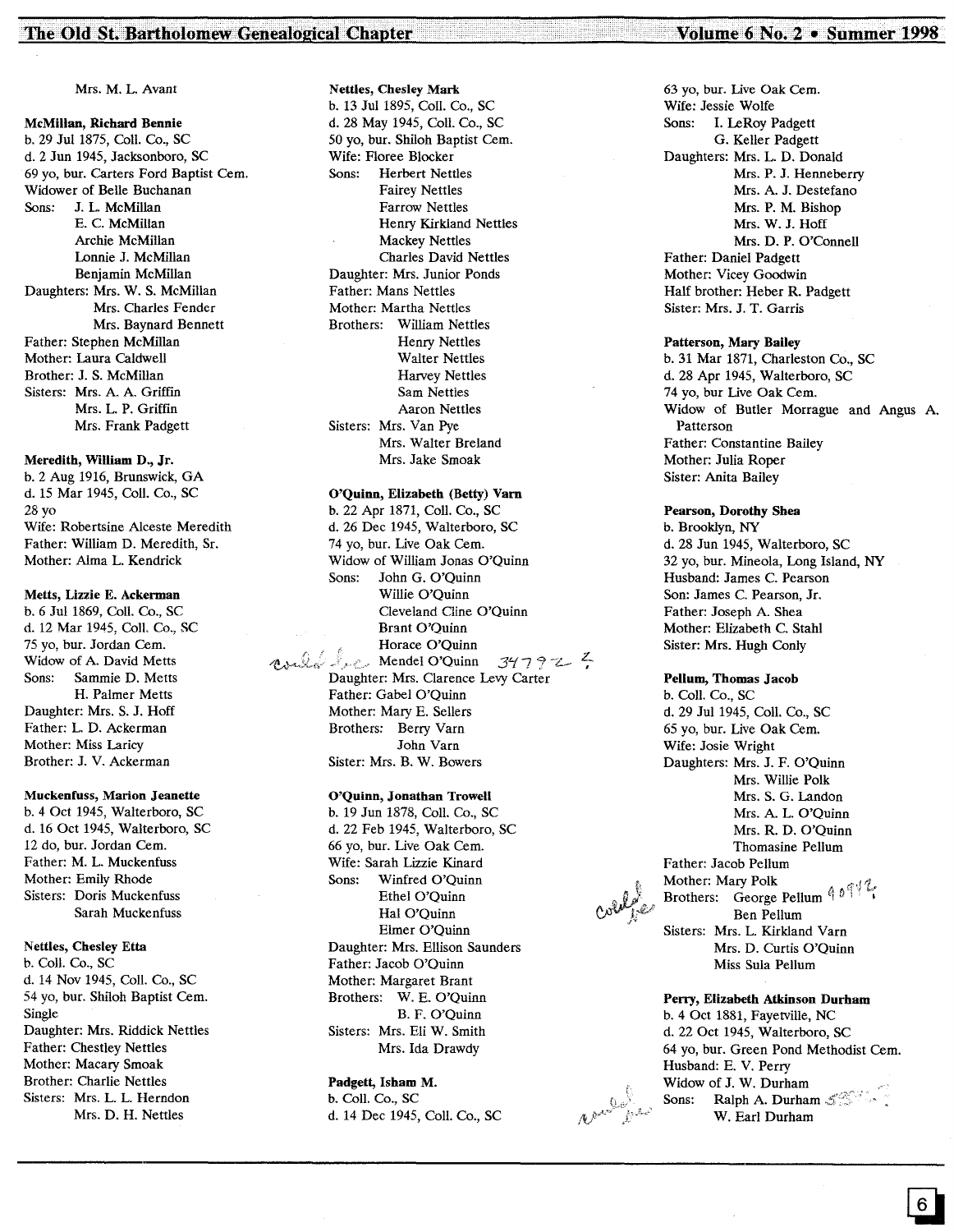#### The Old St. Bartholomew Genealogical Chapter **Volume-6 1998** • Summer 1998

Cecil T. Durham Adopted daughter: Mrs. C. M. Guiant Father: Joseph Atkinson Mother: Penelope Byrd Brothers: Clarence Atkinson Ed Atkinson Sisters: Mrs. A. D. Barnes Mrs. J. C. Ashley Mrs. J. C. Roberts

#### Perry, Henry Kershaw

b. 19 Oct 1880, Coli. Co., SC d. 1 Jul 1945, Cottageville, SC 64 yo, bur. Cottageville Cern. Wife: Hattie S. Perry Daughter: Mrs. M. L. Smith Father: S. R. Perry Mother: Sallie Ackerman Brothers: Marcus A. Perry L. B. Perry Sisters: Mrs. P. T. Trimmier Mrs. J. H. Mabrey

#### Ramsey, Baby Girl

b. 15 Mar 1945, Walterboro, SC d. 16 Mar 1945, Walterboro, SC 1 do, bur. Black Creek Baptist Cern. Father: Julius T. Ramsey Mother: Vernice Turner Brother: Jimmy Ramsey

b. Hampton Co., SC d. 22 Aug 1945, Coil. Co., SC 43 yo, bur. Mt. Carmel Methodist Cern. Husband: G. H. Robertson Son: William Hampton Robertson Daughters: Georgie Ruth Robertson Mary Lee Robertson Doris Evelyn Robertson Juanita Robertson Thelma Idel Robertson Father: Ben Cook Mother: Georgetta Nettles Brothers: Henry Cook John Cook Willis Cook Sisters: Mrs. Eugene Windom Mrs. Freddie Herndon

#### Rogers, Baby Boy

b. 8 Jan 1945, Walterboro, SC d. 8 Jan 1945, Walterboro, SC bur. Live Oak Cem. Father: John 1. Rogers Mother: Elma Sanders Brother: William Berle Rogers

#### Saunders, William Harley

b. 13 May 1874, Coli. Co., SC d. 15 Nov 1945, Walterboro, SC 71 yo, bur. Live Oak Cern.

Wife: Hattie Joella Bennett Sons: Harold M. Saunders Marshall B. Saunders W. H. Saunders, Jr. Daughters: Mrs. J. H. Zucksworth Mrs. J. S. Hood Mrs. Ernest D. McDowell Mrs. John F. Gable Father: James Hardy Saunders Mother: Martha F. Beach Sisters: Mrs. Lee J. Kinard Mrs. David T. Beach

#### Sewell, Junius Brennon

b. 2 Apr 1887, Fayetville, NC d. 27 Nov 1945, Walterboro, SC 58 yo, bur. Jesup, GA Wife: Mitey Tyre Son: J. B. Sewell Father: Quenton Sewell Brothers: John G. Sewell H. M. Sewell Sisters: Mrs. Ina Paige Mrs. Maggie Strickland Mrs. James Bell Honeycutt Mrs. Ruby Wilson

## Shaffer, Edward Terry Hendrie

b. 20 Jun 1880, Walterboro, SC d. 28 Nov 1945, Walterboro, SC 65 yo, bur. Live Oak Cern. Son: Edward Shaffer Daughter: Mrs. J. Blanding Holman Father: A. C. Shaffer Mother: Amelia Terry Adopted sister: Mrs. Elmore Boney

#### Sineath, James Jefferson

b. 11 Aug 1872, Coil. Co., SC d. 4 Jan 1945, Coli. Co., SC 72 yo, bur. Bedons Baptist Cem. Married Adopted son: Jeffie Sineath Father: Jim Sineath Half brothers: Marion Sineath  $\mathfrak{Z}^{\mathfrak{q}}$   $\mathfrak{P}^{\mathfrak{q}}$ Hart Sineath  $\mathcal{A} \mathcal{C}^{\otimes \otimes}$ Half sisters: Mrs. Dell Kling  $3\sqrt{7}$ Mrs. Ruby Teston  $\frac{1}{3}$  to  $\frac{1}{3}$ 

#### Smith, Carrie Telulia

34519

--------------====~~====~=====~===========~==---. -.===-.~.~---

b. 23 May 1876, ColI. Co., SC d. 7 Oct 1945, Cottageville, SC 69 yo, bur. Smoaks Baptist Cern. Widow of Lonnie Herman Smith, Sr. Sons: Lonnie H. Smith, Jr. David N. Smith James Rhett Smith Daughters: Mrs. L. H. Davidson Ruth Smith Father: J. C. Smith Mother: Edith Sauls Brother: Lonnie C. Smith

Sisters: Florrie Smith Mrs. C. C. Price, Sr. Half sister: Mrs. A. M. Smith

#### Smith, Nancy Lenora Hanna

b. Gastonia, NC d. 19 Apr 1945, Walterboro, SC Widow of W. S. Smith Son: Owen Smith W. S. Smith Daughter: Mrs. G. M. Rivers, Jr. Father: Franklin S. Hanna Mother: Caroline Bradley Sisters: Mrs. Mary H. Moore Mrs. Mattie H. Abenethy

#### Smith, Shellie Alexander

b. Calhoun Co., SC d. 5 Ju11945, ColI. Co., SC 48 yo, bur. Laurel Hill Episcopal Cem. Wife: Sarah Waring Father: E. C. Smith Mother: Ann Zeigler Brothers: Paul Smith Arthur Smith Lewis Smith Sisters: Mrs. John Jackson Mrs. Ansel Antley

#### Smoak, Baby Boy

b. 15 Jan 1945, Walterboro, SC d. 15 Jan 1945, Walterboro, SC Bur. Black Creek Baptist Cem. Father: R. P. Smoak Mother: Edna Crosby

#### Smoak, Lizzie Nettles

b. 3 Dec 1878, Coli. Co., SC d.6 Mar 1945, Coli. Co., SC 66 yo, bur. Shiloh Baptist Cern. Husband: E. N. Smoak Step son: Tillman Smoak Daughters: Mrs. Margaret Catterton Mrs. Dellia Nettles Step daughter: Mrs. Alma Crosby Father: Anderson Nettles Mother: Mary Jane Benton Sister: Mrs. Katharine Benton

#### (to be continued)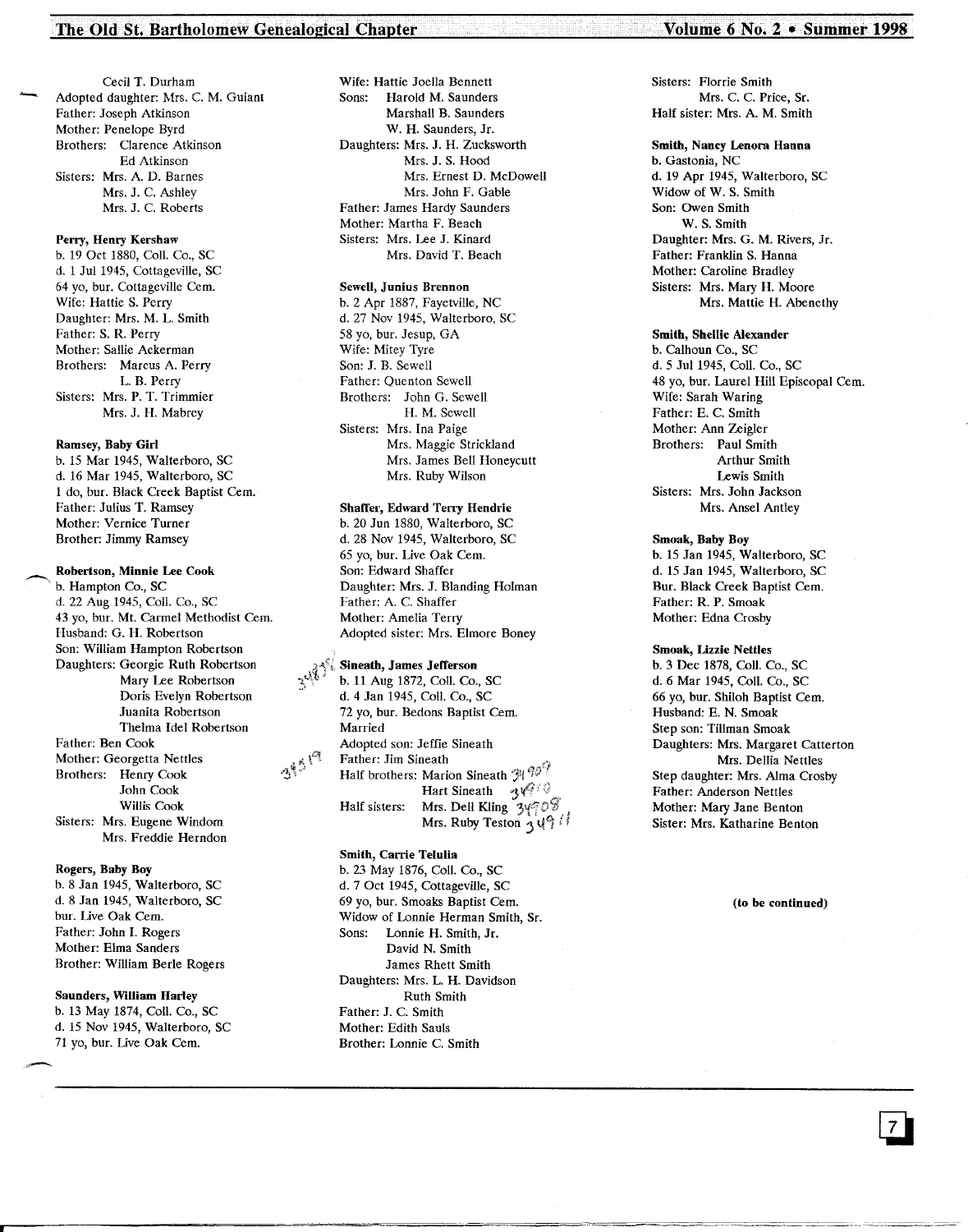# ExCERPTS FROM THE WALTERBORO NEWS, COLLErON PRESS, COLLErON DEMOCRAT, COLLETON STANDARD AND THE COLLETON NEWS--1875-1910

(extracted by Doris M. Lucas)

**DEATHS** 

James A. LINDER died on February 21, 1910.

George H. POSTELL, age 76, died in early 1910 at Ravenel. He was buried at Saul Dam Baptist Cemetery. He is survived by his wife and children: Mrs. F. C. BALDWIN, Mrs. G. A. PEEPLES, Mrs. William NEWTON of Adams Run, Mrs. P. D. WARREN of Stokes, James Postell, Sam Postell, William Postell, and Richard Postell. Also surviving are 45 grandchildren, and 14 great grandchildren.

The seven-months-old baby of Mr. and Mrs. M. A. STOKES died in April of 1910.

Theodore E. LEA died on April 17, 1910, in Tryon, North Carolina. He was buried at Live Oak *Cemetery* and is survived by his father and sisters.

Charley VALENTINE died on March 17, 1910, at the age of fourteen. He is survived by his parents, one brother and three sisters. He was buried at Zion Baptist *Cemetery.*

J. A. HERSON, age 50, died on April 2, 1910. He was buried at Grace Advent Christian *Cemetery* and is survived by his parents.

Annie MORRELL, age 73, died on August 15,1910. She was married twice previously, first to W. W. STARK with four children living and second to W. W. SMITH with four children living. The four surviving children of the second marriage are: O. S. Smith, Mrs. T. K. BUCHANNAN, H. R. Smith, all of Walterboro, and Perry G. Smith of Hopedale, Massachusetts. Her third marriage was to A. D. Morrell. She was buried at Evergreen Christian Cemetery.

Harry O'QUINN, born March 19, 1816, died on August 10, 1910. He is survived by six sons and two daughters. He was buried at Rentz Burial Ground.

Mrs. Henry HIOTT, died on August 23, 1910. She was the daughter of James GRIFFIN and the sister of Senator Griffin and Supervisor Griffin. She was born near Doctor's Creek Church on October 18,1852. She married Henry Hiott on June 7, 1867. She is survived by her husband and nine children: Mrs. H. J. BAKER, Hartsville; Mrs. S. W. Hiott, Mrs. B. O. BEACH, and Mrs. G. E. LINDER of Stokes; Mrs. L. W. Beach, Waycross, Georgia; A. Q. Hiott, Harleyville, Mississippi; Alice Hiott (?), and Cleveland Hiott of Walterboro. She was buried at Doctor's Creek Baptist *Cemetery.*

Celia GODLEY died on September 18, 1910, and was buried at Adnah Cemetery. She was the daughter of Mr. and Mrs. D. S. Godley. She is survived by her parents and six brothers and eighteen sisters.

Mrs. Leuranie CARTER, 85, of the Ruffin area, died on September 27,1910. She was born February 19, 1825, and was the widow of John A. Carter. She is survived by four sons, three daughters, three sisters, three brothers, 28 grandchildren, and several great grandchildren.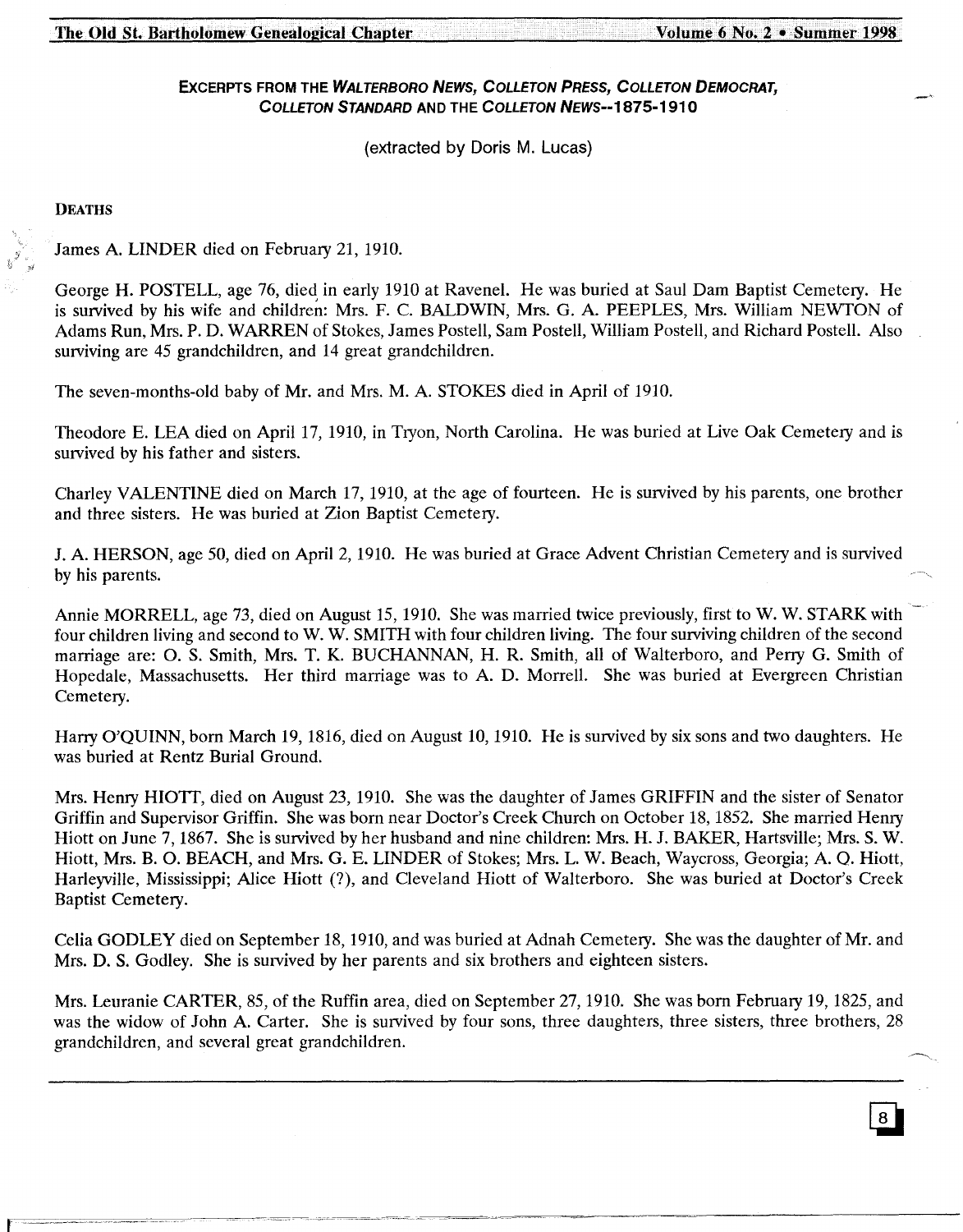

# **HUDSON, MORGAN**

Barbara (Peggy) Williams, 2142 Cheyenne Lane, Lawrenceville, GA 30044 E-mail address: bigpeg@aol.com

According to the obituary in The Ellaville, GA Times, written by her brother, John Newton Hudson, Sarah Hudson's parents were John HUDSON and Elizabeth MORGAN. He states that they were married on January 7, 1807, and left their native district immediately for "the wilds of Georgia." They settled in Laurens County, GA, and raised a large family there. Their children were: (1) Sarah who married William W. CHENEY, (2) James who married Harriet BRANTLEY, (3) Mary, (4) Ursula who married Mathew CLARK, (5) Huldah who married Henry SCARBOROUGH, (6) Thomas Green, (7) Corinne, (8) Leander, and (9) John Newton who married Amanda Malvina STEWART. Any information on this family would be greatly appreciated.

# **DENT, HORNSBY, BEALL(E)**

Niffie Hall Brown, 2517 17th Street, Lake Charles, LA 70601 Fax: 318-433-4012, Telephone: 318-439-1112/477-4439

Seeking information about John Herbert DENT, b. 1782, Charles County, MD, d. 1823, SC, at his plantation in St. Bartholomew. He had a foster sister Daphne HORNSBY who m. Hezekiah BEALL(e) both b. MD, m. 4 Jul 1816, Augusta, Richmond Co., GA. Daphne's foster brother George Columbus Dent died in a duel in Hamburg, SC, across from Augusta. Daphne named her son after him. Need information on all of the above mentioned.

# **PADGET, BUTCHENDEN**

Dallas L. Phelps, 1002 Queen Street, Camden, SC, 29020

Any information on descendants of William and Sarah (BLITCHENDEN) PADGET of St. Bartholomew Parish, Colleton County, SC. William Padget was born around 1715 in Chowan Co., NC, and died around 1768. He married Sarah Blitchenden was born in 1716 in Chowan Co., NC, a daughter of Thomas and Mary NORCOM Blitchenden. William and Sarah Padget had at least seven sons: William (1740-1800) m. Elizabeth (?); Samuel (1745-1780) m. Sarah Blitchenden; Elijah (1747-1806 GA) m. Susan WARREN; Josiah (1755-1811) m. Milly EIDSON or Warren; Joel (1759-1830); Job (1760-1837) m. Mary C. BODIE; and Jacob (b. around 1760 and d. around 1835).

# **O'BRYAN, BACOT**

Thomas W. Bookhard, 103 Windsong Lane, Oak Ridge, TN 37830 E-mail address: bookharttw@juno.com

Seeking information on ancestor John Basil O'BRY AN, born circa 1829, died circa 1865. His first wife Jane deSaussure BACOT died circa 1859. John, age 31, and son William, age 6, were shown in the 1860 census in St. Bartholomew's Parish, Colleton District. Would appreciate any information on Colleton County O'Bryans in the early and mid 1800's.